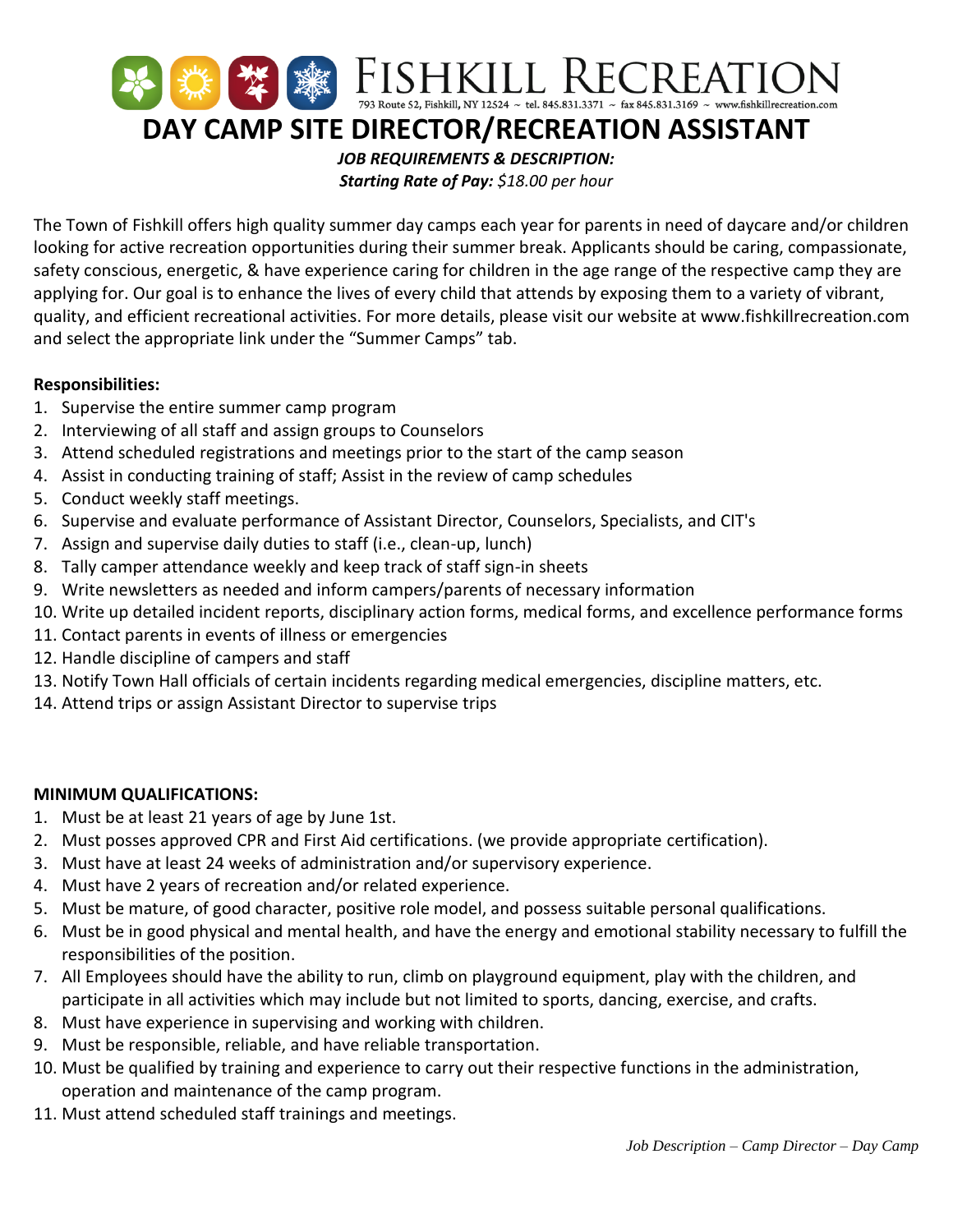

FISHKILL RECREATIO

- 12. Must provide references.
- 13. Must pass all background checks including but not limited to fingerprinting, child abuse, sex offender registry, and criminal.
- 14. Must pass annual and random drug tests.
- 15. In order to complete background checks, drug tests, and references, applicants must be able to provide some or all the following:
	- a. Copy of driver's license or other government issued identification.
	- b. A statement or summary of each applicant's employment history including, but not limited to, any relevant child-caring experience; (the names, addresses and day time telephone numbers of at least three acceptable references, other than relatives, at least one of whom can verify employment history, work record and qualifications, and at least one of whom can attest to the applicant's character, habits and personal qualifications to be a school-age child care program staff member)
	- c. A sworn statement by the applicant indicating whether, to the best of the applicant's knowledge, such applicant has ever been convicted of a misdemeanor or felony in New York State or any other jurisdiction and fingerprint images as required to comply with the requirements of 413.4 of this Title; and
	- d. The information necessary to determine whether the applicant is the subject of an indicated report of child abuse and maltreatment as required by section 414.10(b)(i) of this Part.
	- e. The information necessary to determine whether the applicant is listed on the register of substantiated category one cases of abuse or neglect maintained by the Justice Center for the Protection of Persons with Special Needs, pursuant to Section 495 of the Social Services Law, as required by section 414.10(b)(1)(ii).

## **OTHER REQUIREMENTS:**

- 1. Must commit to all 7 weeks, pre-camp meetings, pre camp planning sessions, training sessions, and camp staff meetings.
- 2. Must be available Monday-Friday between 8:00am-3:00pm throughout duration of program.
- 3. Must be available for occasional Pre-Camp shifts from 7:00am-8:00am throughout duration of program..
- 4. Must be available for occasional Extended Day shifts from 2:30pm-6:00pm throughout duration of program..
- 5. Must have reliable transportation.
- 6. Must have the ability to work independently, cooperatively, and take initiative.
- 7. Arrive to work on time and prepared, physically and mentally for the day's schedule of activities.
- 8. Must be creative and have a good imagination.
- 9. Responsible for ensuring the highest standards of safety and quality programming..
- 10. Serve as a role model and guide campers and staff in appropriate behaviors, language, attitudes, and activities.
- 11. Must have a Positive, "can do" attitude.
- 12. Knowledge of the principles and practices of leisure recreation needed to plan and implement leisure-time recreation programs;
- 13. Knowledge of fundamental recreational techniques and common practices needed to organize and conduct recreational activities;
- 14. Knowledge of the fundamentals of recreation activities needed to instruct others in a variety of sports and games.
- 15. Ability to work with people of different age groups and backgrounds;
- 16. Ability to follow detailed oral and written instructions.
- 17. Personal characteristics necessary to perform the duties of the position.
- 18. Physical condition commensurate with the demands of the position.